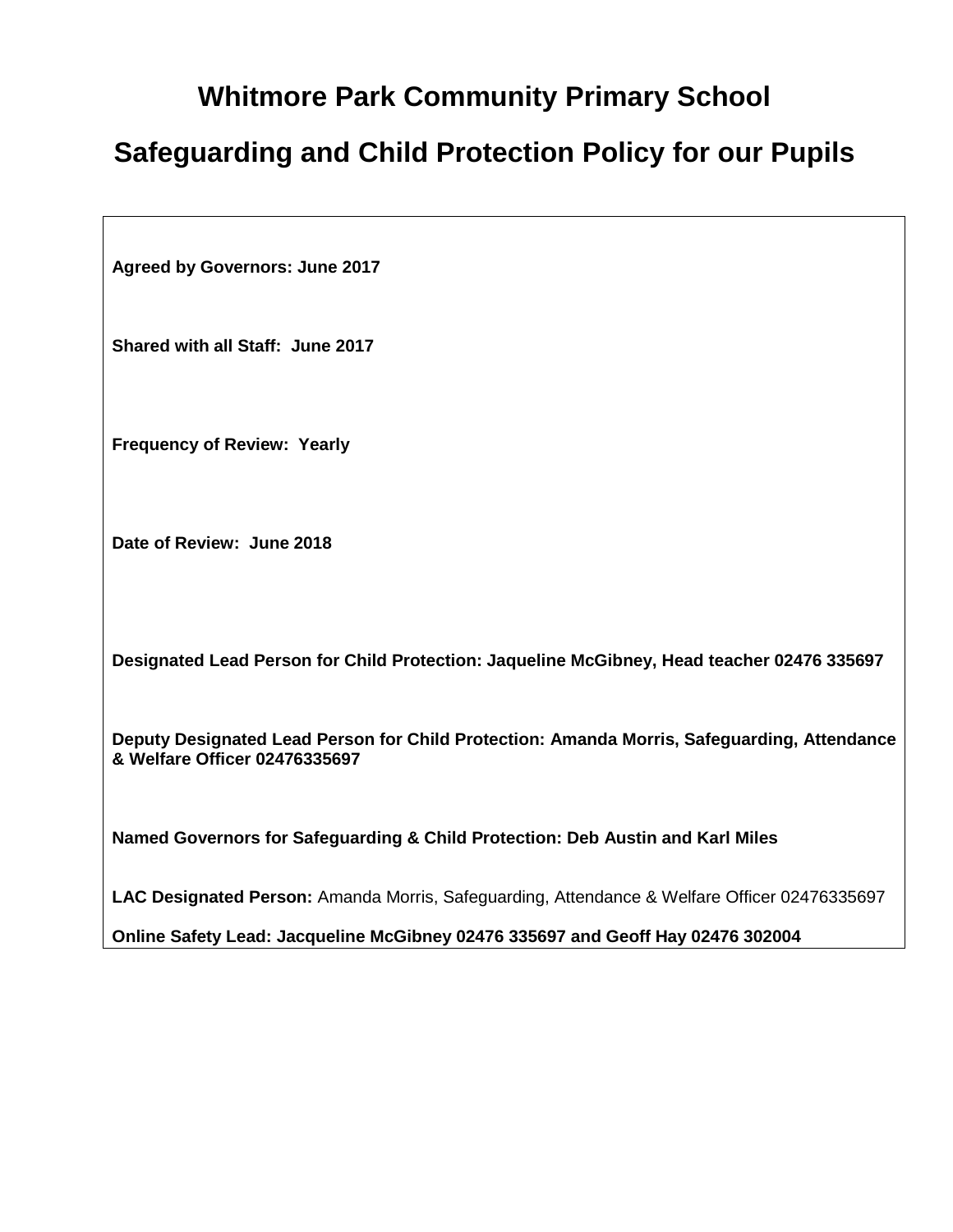# **CONTENTS**

- 1. Purpose and Aims
- 2. The Role of the Head teacher
- 3. The Role of the Designated Safeguarding Lead
- 4. The Roles & Responsibilities of all Staff within School
- 5. Safeguarding Training
- 6. Promoting the Well-Being of Children and young People
- 7. Dealing with concerns or disclosures regarding a child or young person
- 8. Communication with Parents and Carers
- 9. Record Keeping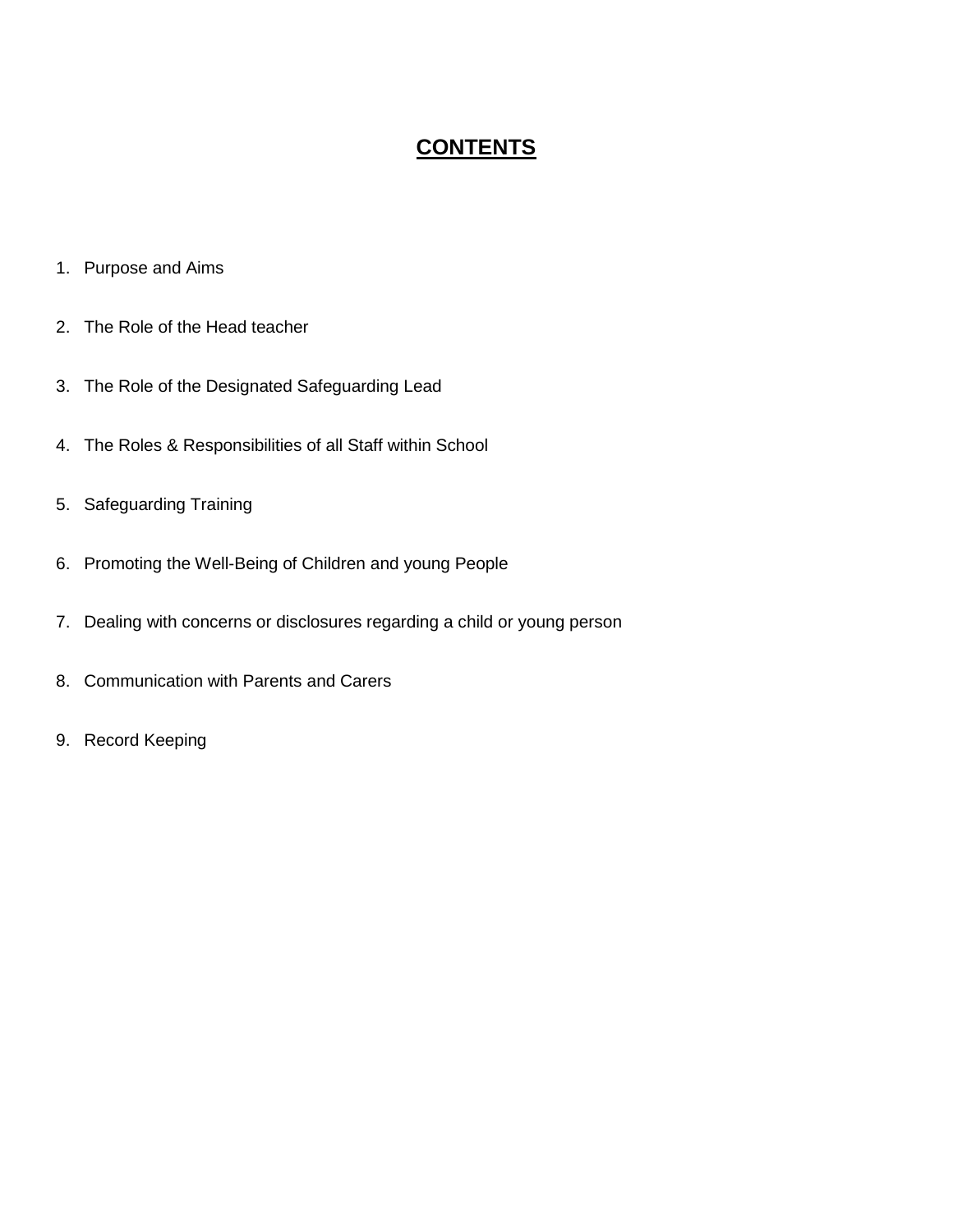### **Purpose and Aims**

Whitmore Park is responsible for safeguarding children (protecting the child).

Our policy is for all staff, children, volunteers, governors and visitors in the school.

There are five main parts to our policy:

- o Ensuring we employ the right staff.
- $\circ$  Understand child protection and help children to understand how to keep themselves safe
- $\circ$  Developing and know when to see the head teacher and/or Deputy Head teacher if you are worried about another child or yourself.
- o Help children who are on a child protection plan.
- o Make our school safe for children.

We recognise that because of the day to day contact with children, school staff can see any signs of abuse. The school will therefore:

- $\circ$  Have a school where children feel secure, are encouraged to talk, and are listened to
- $\circ$  Ensure children know that there are adults in the school whom they can talk to if they are worried
- $\circ$  Opportunities for children to develop the skills they need to stay safe from abuse.

### **The Role of the Head teacher**

 The Head teacher, supported by the Deputy Designated Safeguarding Lead, must make sure that this policy is followed by all staff.

Ensure that the school is alert to possible private fostering arrangements.

### **The Role of the Designated Deputy Safeguarding Lead**

 The responsibility of the Deputy Designated Safeguarding Lead involves managing referrals/cases and raising awareness of safeguarding and child protection with the staff.

 The Deputy Designated Safeguarding Lead will cover these duties when the Head teacher is not in school

The Designated Safeguarding Lead and the Deputy Designated Safeguarding Lead will ask social services if they are still unsure on whether to refer.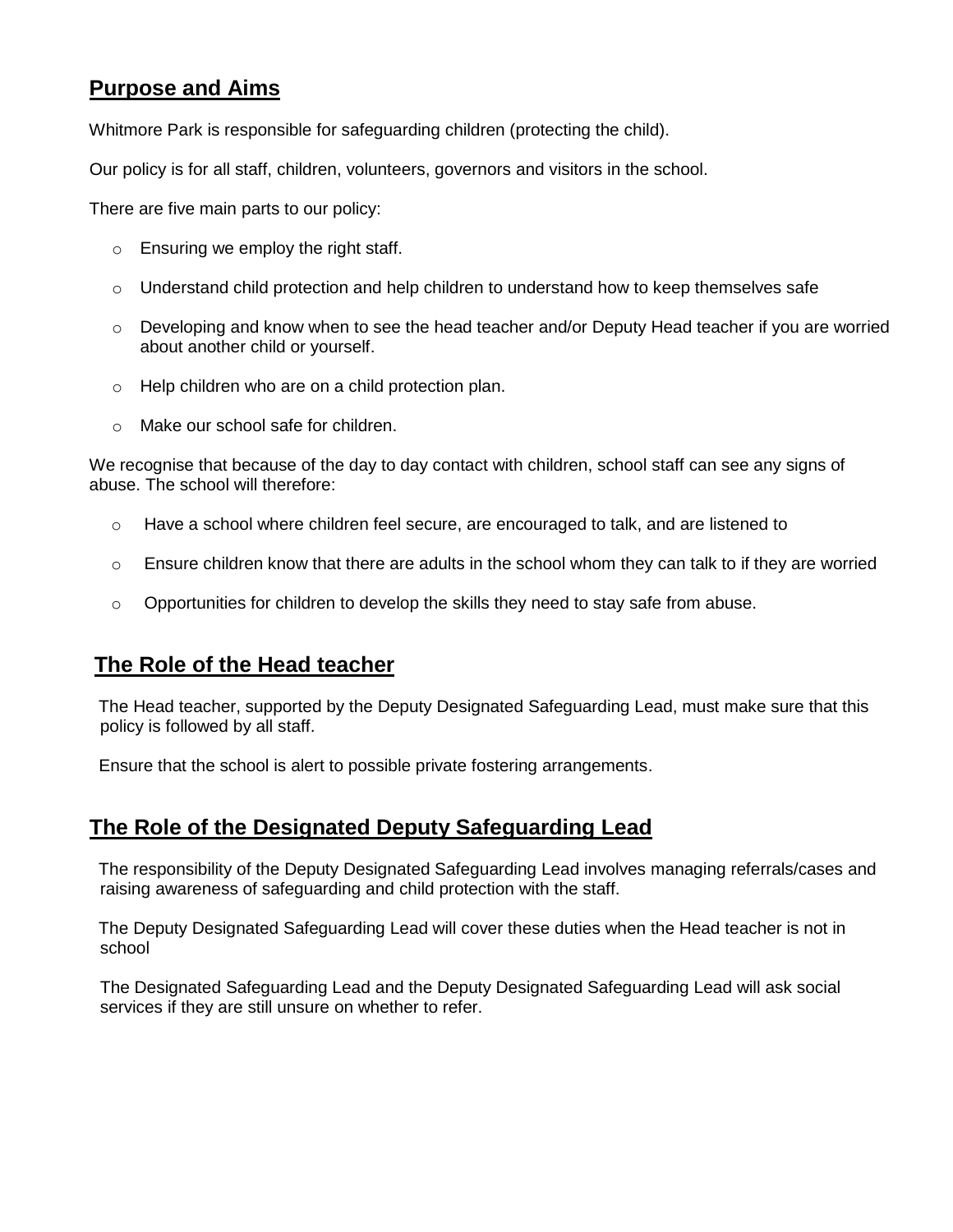# **The Role & Responsibilities of all Staff within School**

All staff, volunteers and children (age appropriate) must read this policy

### **Safeguarding Training**

The Head teacher must have training on child protection at least once every two years

*In addition to basic child protection training the Designated Safeguarding Lead (DSL) must attend the Local Safeguarding Children's Board (LSCB) Level 2 Working Together to Safeguard Children training, and then undertake Deputy Safeguarding Lead (DSL) refresher safeguarding training at least annually.*

*or LSCB Level 3 at least every two years (statutory requirement). The Deputy Designated Safeguarding Lead must meet the training requirements*

*Any newly appointed Designated Safeguarding Lead must attend the LSCB's Level 2 Working Together to Safeguard Children training before taking lead responsibility for safeguarding.* 

All other staff, who works with children, will undertake safeguarding and child protection training at Level 1 (this should be carried out by the Designated Safeguarding Lead and/or the Deputy Designated Safeguarding Lead in School)

All new members of staff will receive child protection training.

Talks and updates on child protection and safeguarding procedures will be given out on a regular basis, at least yearly, but more frequently when necessary, to ensure that all members of staff know any changes to the school policy.

### **Promoting the well-being of Children and Young People's Well-being**

The school will teach children about safeguarding.

#### **Children have said that they need**

- Vigilance: to have adults notice when things are troubling them
- Understanding and action: to understand what is happening; to be heard and understood; and to have that understanding acted upon
- Stability: to be able to develop an on-going stable relationship of trust with those helping them
- Respect: to be treated with the expectation that they are competent rather than not
- Information and engagement: to be informed about and involved in procedures, decisions, concerns and plans
- Explanation: to be informed of the outcome of assessments and decisions and reasons when their views have not met with a positive response
- Support: to be provided with support in their own right as well as a member of their family
- Advocacy: to be provided with advocacy to assist them in putting forward their views

The model sets out a single assessment, planning and review pathway for all children and young people, ensuring that needs are identified earlier and addressed on a multi-agency basis (Early Help Assessment).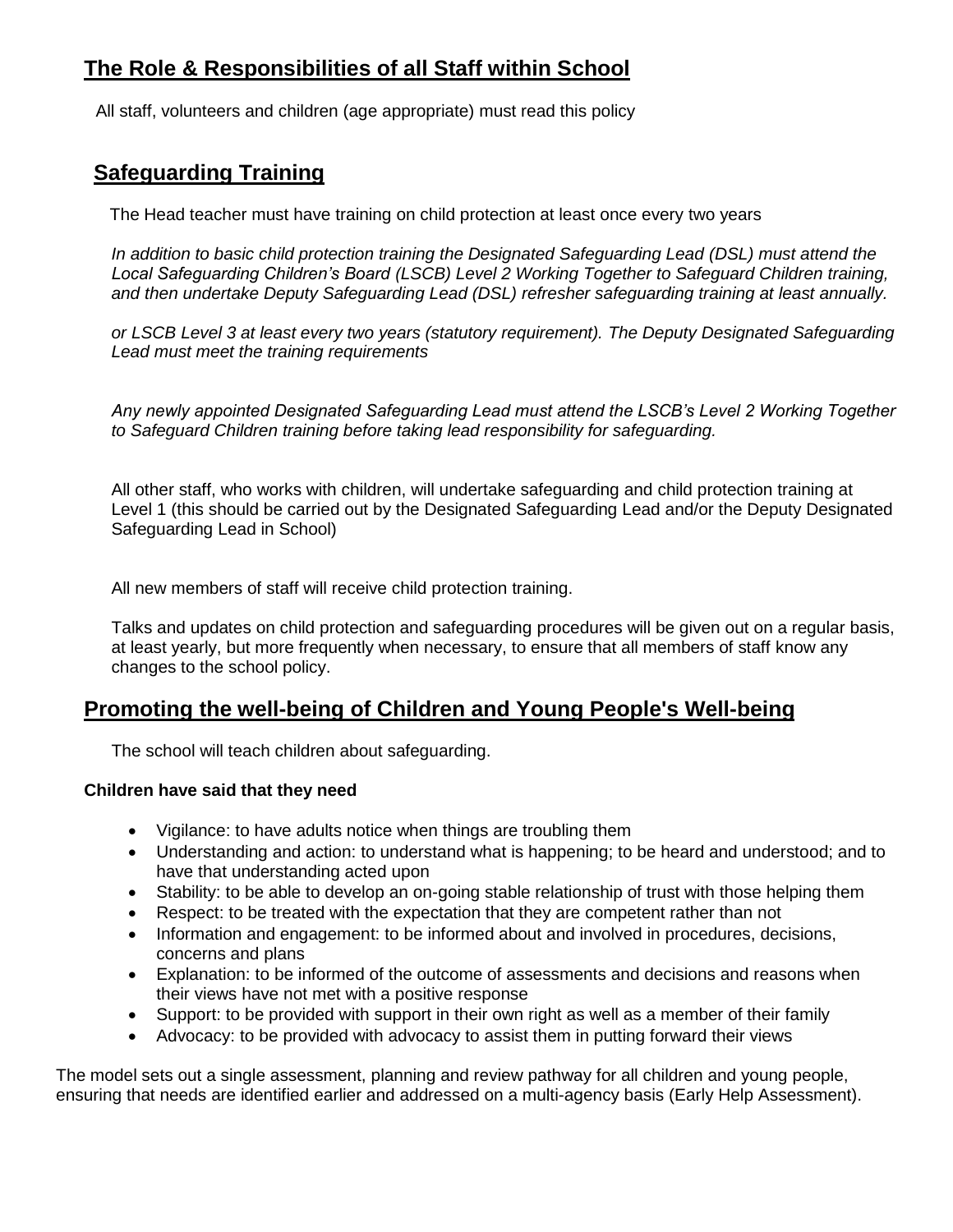Child Protection procedures shall be seen within the context of this broader framework as a response when there is an identified need to protect a child or young person who is at risk of significant harm.

### **Dealing with concerns or disclosures regarding a child or young person**

All staff and volunteers must be aware that the main categories of abuse are:

#### **Physical abuse**

Hitting, slapping, punching, kicking, hair-pulling, biting, pushing

Rough handling

Scalding and burning

Physical punishments

Inappropriate or unlawful use of restraint

Making someone purposefully uncomfortable (e.g. opening a window and removing blankets)

Involuntary isolation or confinement

Misuse of medication (e.g. over-sedation)

Forcible feeding or withholding food

Restricting movement (e.g. tying someone to a chair)

### **Sexual abuse**

Inappropriate touch anywhere Inappropriate looking Use of inappropriate images

### **Emotional abuse**

Enforced social isolation – preventing someone accessing services, educational and social opportunities and seeing friends

Removing mobility or communication aids or intentionally leaving someone unattended when they need assistance

Preventing someone from meeting their religious and cultural needs

Preventing the expression of choice and opinion

Failure to respect privacy

Preventing stimulation, meaningful occupation or activities

Intimidation, harassment, use of threats, humiliation, bullying, swearing or verbal abuse

#### **Neglect**

Failure to provide or allow access to food, shelter, clothing, heating, stimulation and activity, personal or medical care

Failure to provide care in the way the person wants

Failure to administer medication as prescribed

Refusal of access to visitors

Not taking account of individuals' cultural, religious or ethnic needs

Not taking account of educational, social and recreational needs

Ignoring or isolating the person

Failure to allow choice and preventing people from making their own decisions

Failure to allow use of glasses, hearing aids, dentures, etc.

Failure to ensure appropriate privacy and dignity